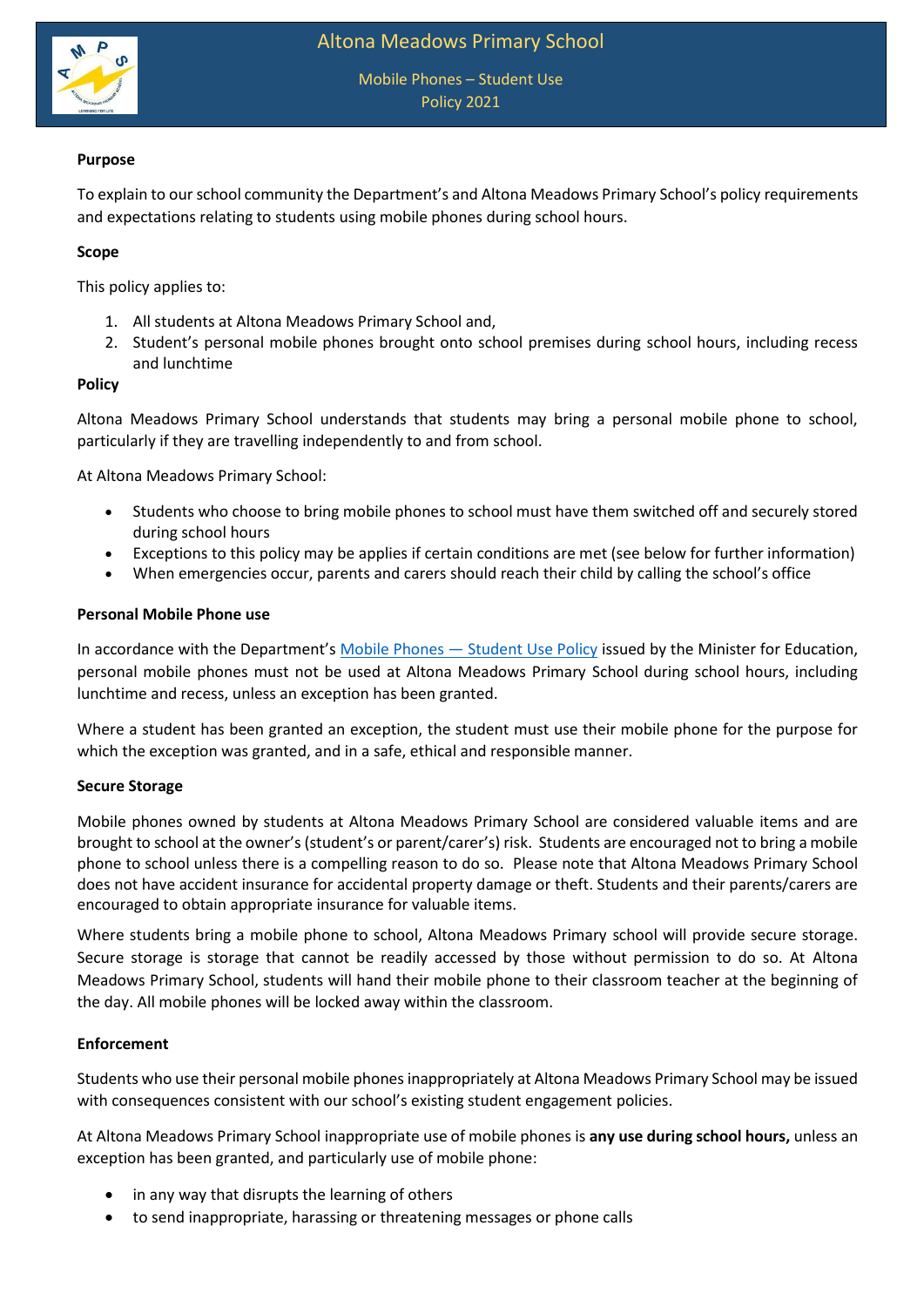- to engage in inappropriate social media use including cyber bullying
- to capture video or images of people, including students, teachers and members of the school community without their permission
- to capture video or images in the school toilets

## **Exceptions**

Exceptions to the policy:

- may be applied during school hours if certain conditions are met, specifically,
	- o Health and wellbeing-related exceptions; and
	- o Exceptions related to managing risk when students are offsite.
- can be granted by the Principal, or by the teacher for that class, in accordance with the Department's Mobile Phones — [Student Use Policy.](https://www2.education.vic.gov.au/pal/students-using-mobile-phones/policy)

The three categories of exceptions allowed under the Department's Mobile Phones — [Student Use Policy](https://www2.education.vic.gov.au/pal/students-using-mobile-phones/policy) are:

1. Learning related expectations

| Specific exception                                                                          | Documentation |
|---------------------------------------------------------------------------------------------|---------------|
| For specific learning activities (class based exceptions)   Unit of work, learning sequence |               |
| For students for whom a reasonable adjustment to a $ $ Individual Learning Plan             |               |
| learning program is needed because of a disability or                                       |               |
| learning difficulty                                                                         |               |

# 2. Health and Wellbeing related exceptions

| Specific exception               | Documentation               |
|----------------------------------|-----------------------------|
| Students with a health condition | Student Health Support Plan |

## 3. Exception related to managing risk when students are offsite

| Specific exception                                                                                   | Documentation                          |
|------------------------------------------------------------------------------------------------------|----------------------------------------|
| Travelling to and from excursions                                                                    | Risk assessment planning documentation |
| Students on excursions and camps                                                                     | Risk assessment planning documentation |
| When students are offsite (not on school grounds) and $\vert$ Risk assessment planning documentation |                                        |
| unsupervised with parental permission                                                                |                                        |

When an exception is granted, the student can only use the mobile phone for the purpose of which is was granted.

# **Camps, excursions and extracurricular activities**

Altona Meadows Primary School will provide students and their parents and carers with information about items that can or cannot be brought to camps, excursions, special activities and events, including personal mobile phones.

### **Exclusions**

This policy does not apply to

- Out of School Hours Care
- Out of school hours events
- Travelling to and from school

### **Communication**

This policy will be communicated to our school community in the following ways:

- Available publicly on our school's website Included in staff induction processes and staff training
- Included in school newsletter